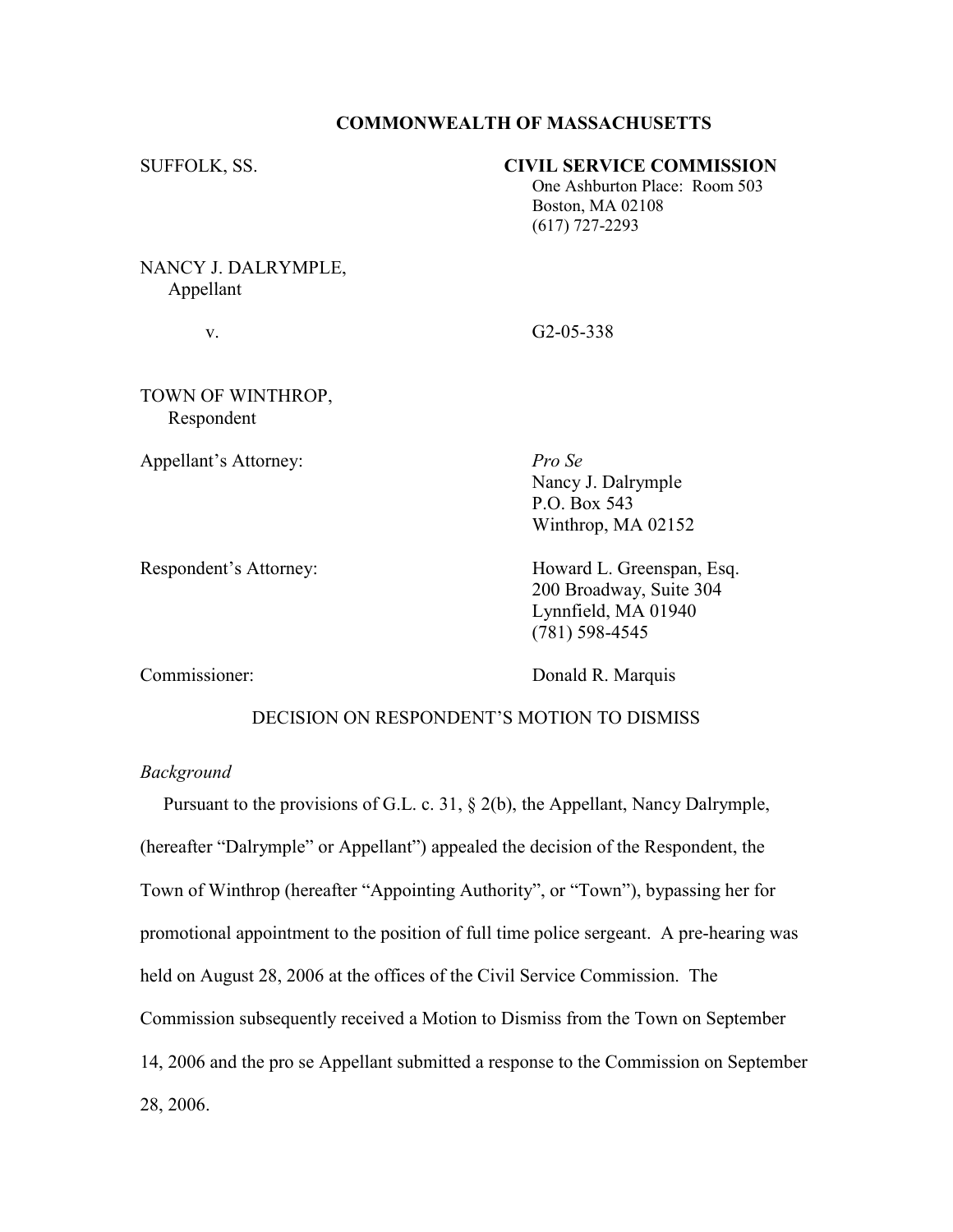The Town sought from HRD a certification list for candidates passing the promotional examination to fill 2 full-time police sergeant positions with the Winthrop Police Department. HRD issued to Winthrop certification list number 230360. (See Certification No. 230360) The names of the individuals on the certification list appear in order of their respective scores, from highest to lowest. Where individuals received the same score, their names are placed in alphabetical order within the score subset. The Appellant's name appeared second on the certification list number 230360 tied with one other applicant, Stephen Rogers. The Town assembled a four-member panel and interviewed both of the tied candidates in question. Based on the panel's recommendation, the Town selected Stephen Rogers. The Appointing Authority argues that since the two candidates in question were tied, there is no bypass and, therefore, the Appellant's bypass appeal to the Commission must be dismissed.

## Choosing from among tied candidates

 G.L. c. 31, § 27 states that "if an appointing authority makes an original or promotional appointment form a certification of any qualified person other than the qualified person other than the qualified person who name appears highest, and the person whose name is highest is willing to accept such appointment, the appointing authority shall immediately file with [HRD] a written statement of his reasons for appointing the person whose name was not highest.

 HRD Personnel Administration Rules ("PAR"), which were issued pursuant to G.L. c. 31, §§ 3(d) and 5, define a bypass as "the selection of a person or persons whose name or names…appear lower on a certification than a person or persons who are not appointed and whose names appear higher on said certification." PAR.02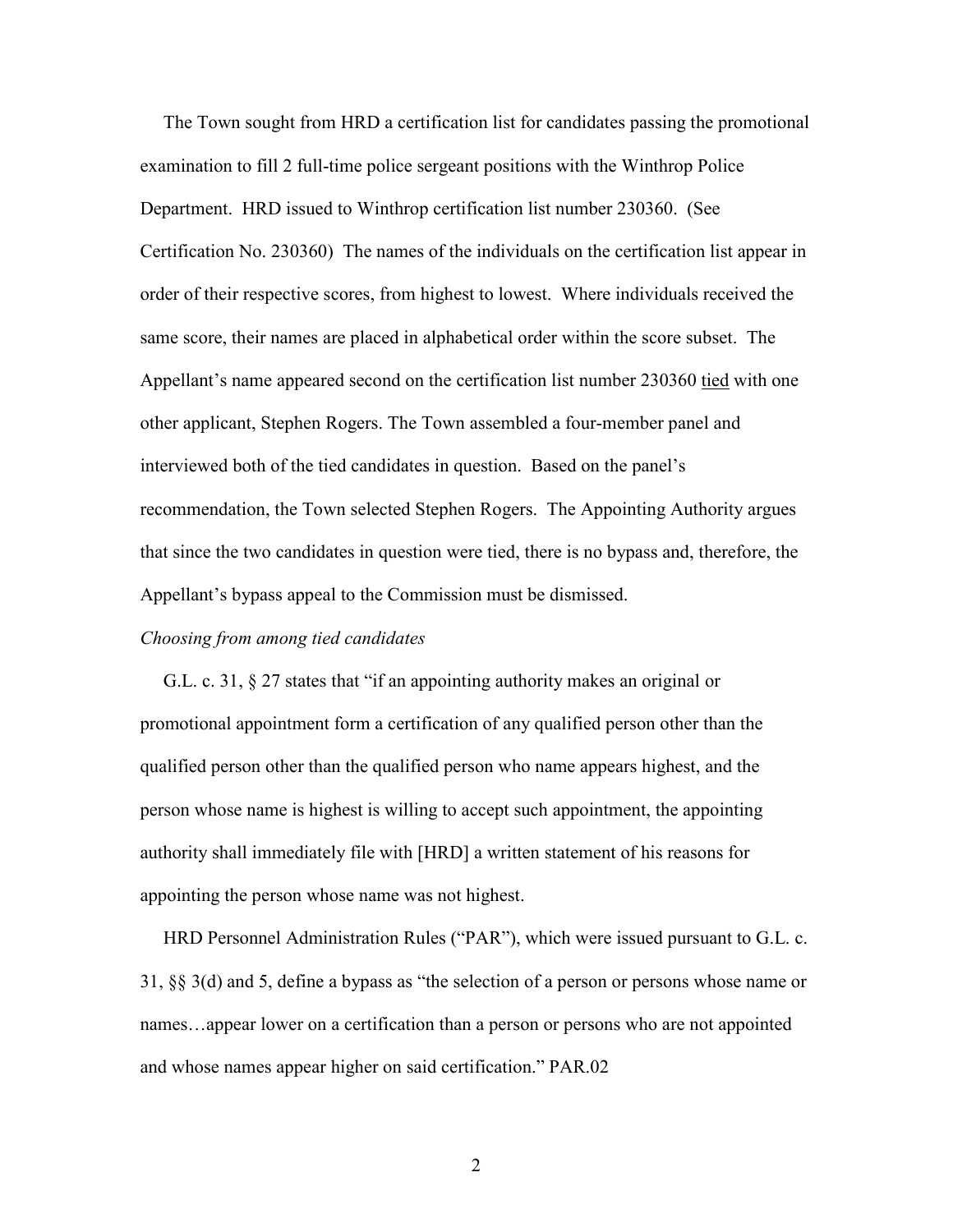Prior Commission decisions have well-established that selection from a group of tied candidates is not a bypass, including Baptista v. Department of Public Welfare, 6 MCSR 21 (1993), where the Commission stated, "It is axiomatic that a selection from among a group of tied candidates is not a "bypass" over which the Commission has jurisdiction". In McGonagle v. Massachusetts Parole Board, 14 MCSR 154 (2001), the Commission found that where the Appellant received the same score as two of the appointed individuals and a higher score than a third appointed individual, "[t]he Appointing Authority need only provide its written statement to [HRD] as to its reasons for appointing [the third individual] over the Appellant" since the Appellant's score was the same as the other two. Similar decisions by the Commission include Kallas v. Franklin School Department, 11 MCSR 73 (1996), where the Commission held that "[i]t is well settled civil service law that a tie score on a certification list is not a bypass for civil service appeals..."; Roberts v. Lynn Fire Department, 10 MCSR 133 (1997), where the Commission stated that an appellant will succeed in the typical bypass appeal if he can "demonstrate that the reasons offered by the Appointing Authority for favoring lower *ranking candidates* were untrue, apply equally to himself, are incapable of substantiation, or are a pretext for other, impermissible reasons."

 In her response, the Appellant cites Cotter v. City of Boston, 73 F. Supp.2d 62, 66 (1999), in which the U.S. District Court held that "any selection among equally-scoring candidates is…a 'bypass' because all of their names 'appear highest'" However, the Court also states in a footnote that "it must be remembered that the Court is here ruling on a motion to dismiss… The litigants' motion papers do not present, and the Court's independent research has not uncovered, any long-standing tie-breaking administrative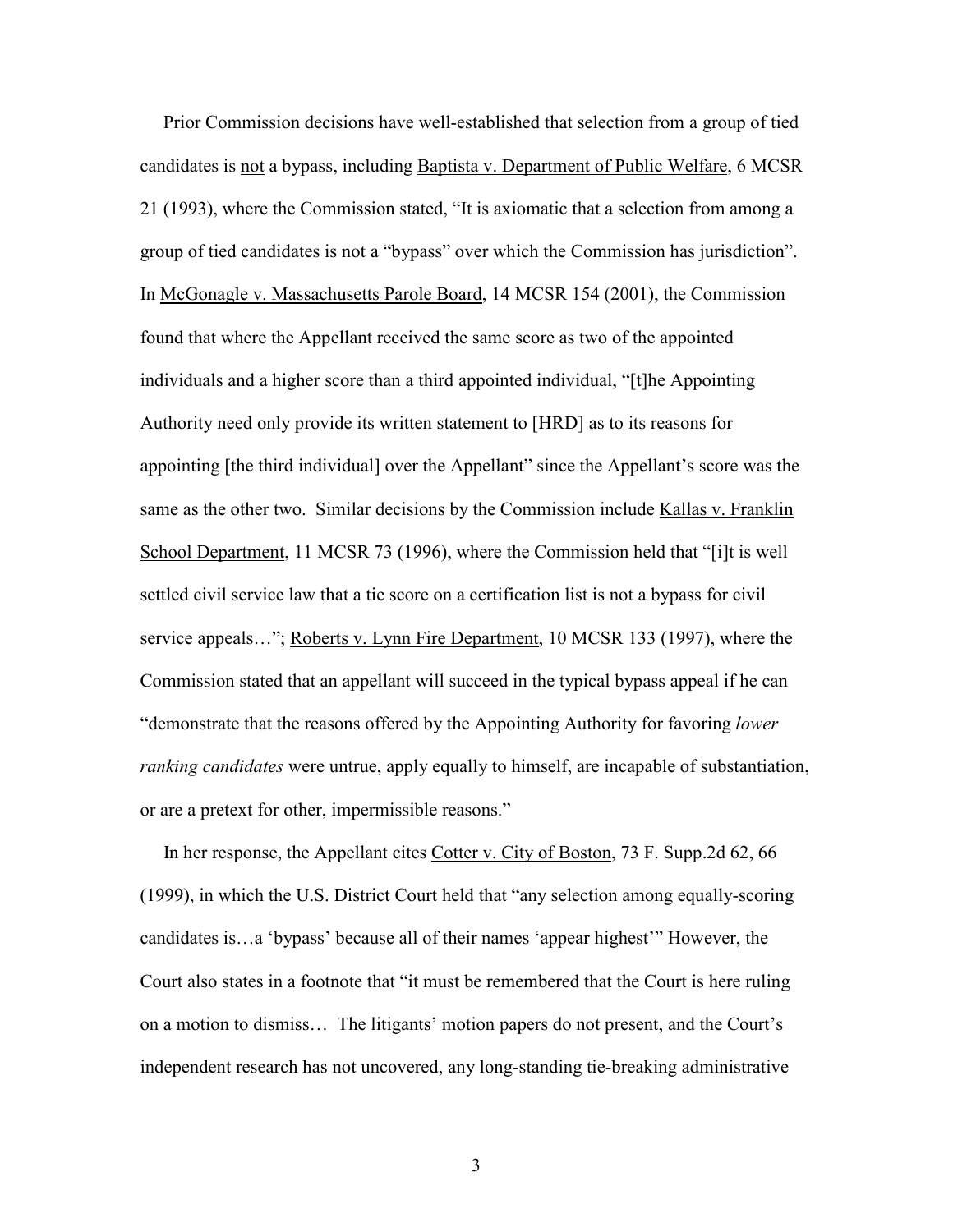procedure of either the Division or the Boston Police Department that comports with the civil service law. Should either defendant come forward with such an administrative procedure, support the description with admissible evidence, and demonstrate that the procedure was followed in this case, the Court necessarily will give such administrative procedure appropriate deference". As of the filing of the Appellant's appeal in the instant matter (2005), the Commission is also not aware of any such accepted tie-breaking method and continues to believe that selection among a group of tied candidates is not a bypass under civil service law.

 In the instant case, the Appointing Authority sought to break the tie between the Appellant and Mr. Rogers by assembling an interview panel that consisted of a sergeant and lieutenant from the Winthrop Police Department as well as a sergeant from the MBTA and a sergeant from the Revere Police Department. The panel required the candidates to answer written questions and make an oral presentation to the panel. Based on the written questions and oral presentation, the two candidates were scored by the panel, with Mr. Rogers scoring significantly higher than the Appellant. Hence, Mr. Rogers was recommended for the promotional appointment to sergeant over the Appellant. According to Winthrop Police Chief David Goldstein, who has been Police Chief since 2004, he assembled this panel "to insure fairness" after talking to an employee that was apparently employed in the Civil Service Unit of the State's Human Resource Division (HRD) who told him that, in the case of a tie, "the Appointing Authority had discretion to make the appointment". (See Affidavit of Chief David Goldstein)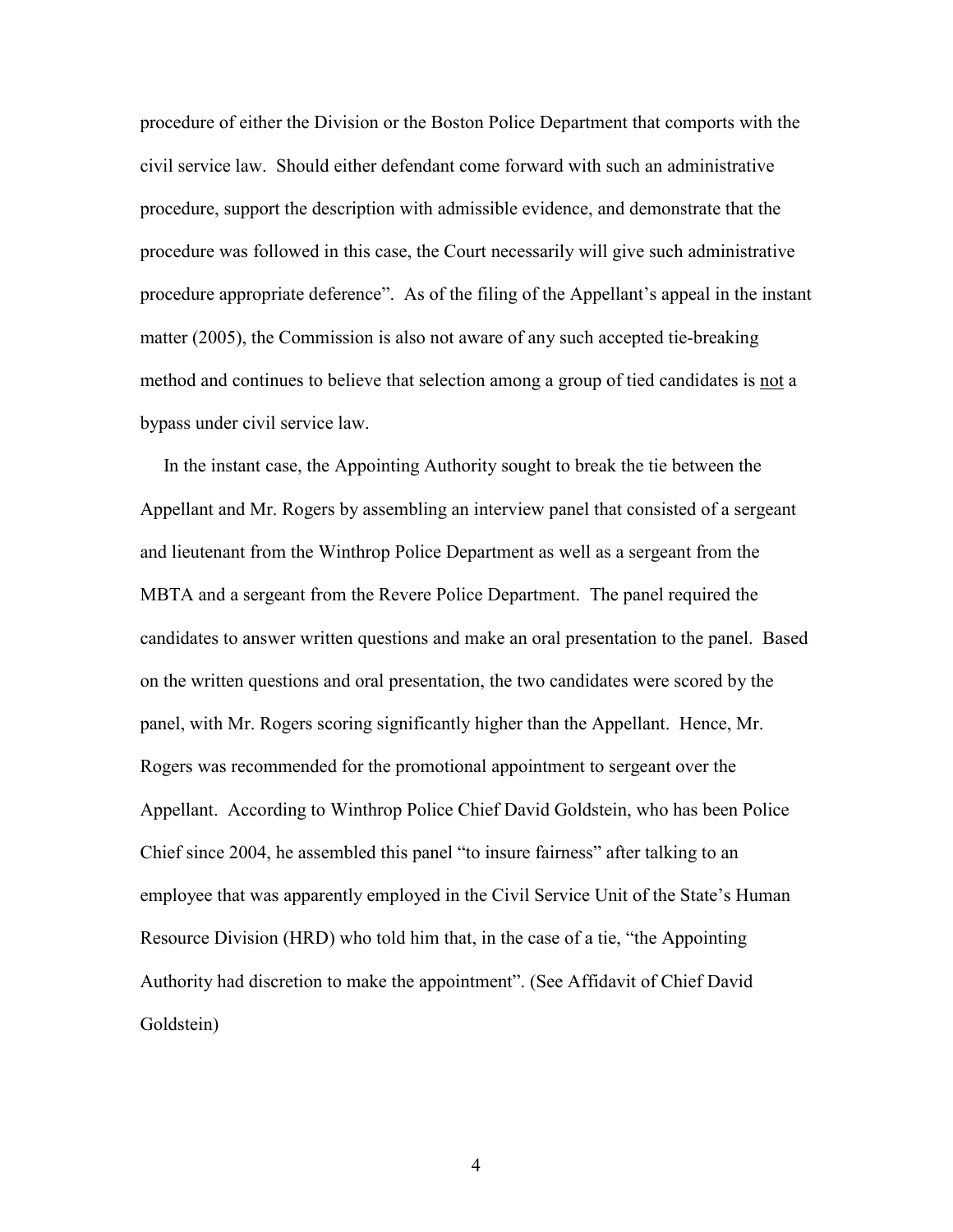The Appellant, in her written response, takes great exception to this tie-breaking method, arguing that it is contrary to the Town's past-practice of breaking ties by choosing from tied candidates via alphabetical order or by seniority. (The Appellant states that she has 24 years of experience and Rogers had been an officer for less than half that time.) Further, the Appellant argues that Rogers was given a leg up in the interview process as a result of the Town's "grooming" of Rogers, who previously served in an "acting" Sergeant position and was sent to supervisory training and given the opportunity to become proficient in giving Power Point presentations.

 More substantively, the Appellant alludes to her longstanding complaint of gender discrimination, which she first filed against the Town in 1989 followed by another complaint of the same nature in 1992. According to the Appellant, "both complaints were adjudicated before the SJC in 2001 in my favor. The Town of Winthrop was found to have discriminated and retaliated against me." A review of this case indicates that former Winthrop Police Chief Angelo LaMonica was sued by the Appellant both in his official capacity and individually. (See Dalrymple v. Town of Winthrop & another, 50 Mass. App. Ct. 611 (2000)). The promotion which is the subject of this appeal was overseen by current Winthrop Police Chief David Goldstein, who was appointed as Chief in 2004, four years after the final disposition of the gender discrimination suit referenced above.

 Further, the Appellant alleges that she was first on a prior promotional list for the position of sergeant and the Appointing Authority failed to appoint anyone off that list before it expired, denying her the opportunity to be selected (assuming the Town would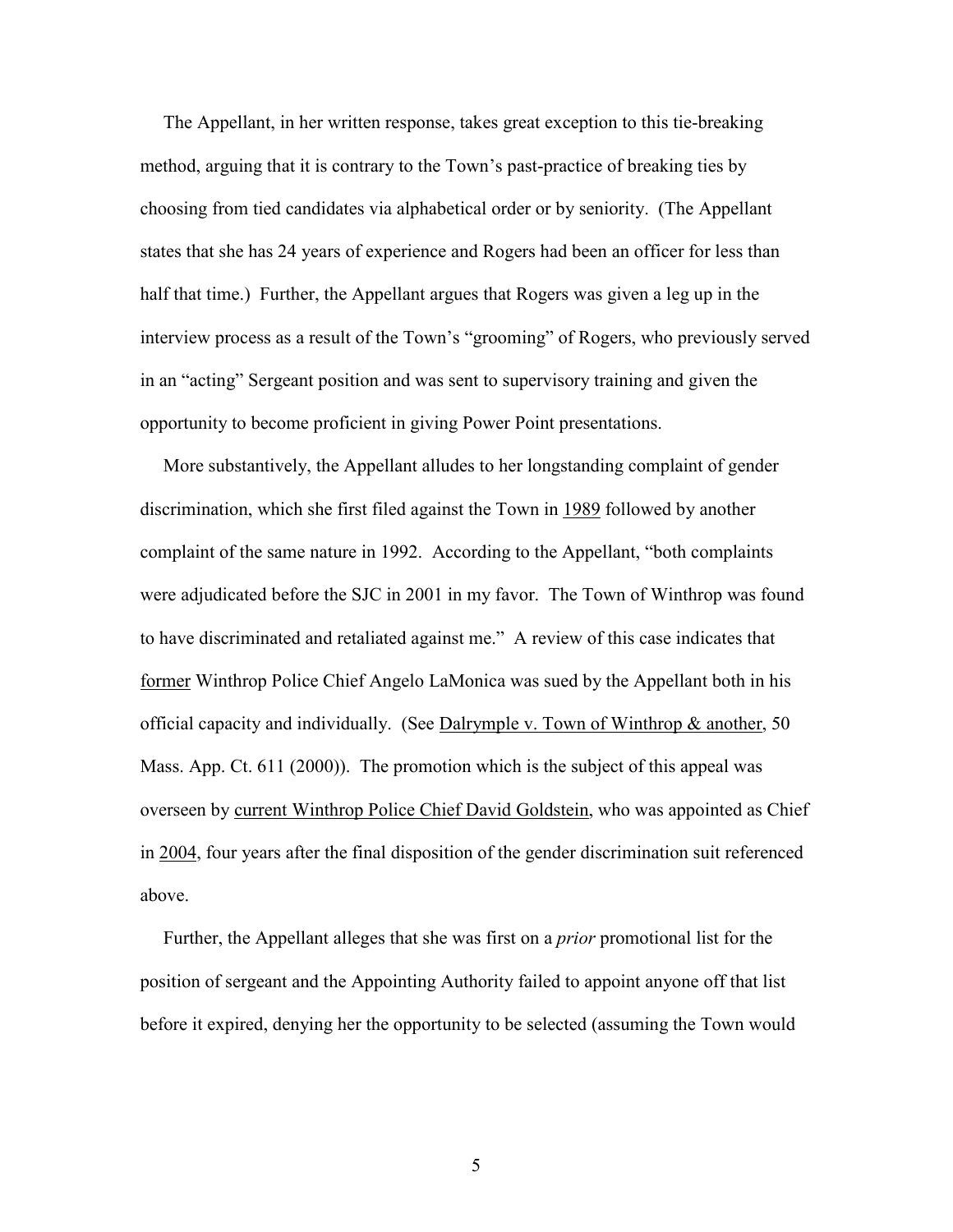have chosen not to bypass her and select a lower ranked candidate on the civil service promotional list)

## Timeliness of Appeal

 The Civil Service Commission adopted a sixty-day statute of limitations for bypass appeals in 2000, requiring Appellants to file their bypass appeal within sixty days of receiving notification of the bypass.

 In its Motion to Dismiss, the Appointing Authority argues that the Appeal is not timely as Mr. Rogers was appointed as Sergeant on September 27, 2004 and the Appellant's bypass appeal form was not received by the Commission until October 5, 2005, over one year after the appointment in question. The Appellant argues that her appeal can not be considered untimely as she never received a bypass notice from the Town after the promotion of Mr. Rogers (since they did not consider choosing among tied candidates a bypass). According to the Appellant, it was not until the summer of 2005 that she received information from the town regarding the oral exam as the basis for promoting Mr. Rogers. Again according to the Appellant, she received this information as a result of a MCAD complaint she filed on April 28, 2005 for which an investigative conference was held at MCAD in July 2005.

#### Conclusion

 Despite the eyebrow-raising allegations proffered by the Appellant, the Commission does not have jurisdiction to hear this bypass appeal as there was no bypass. The Appellant was not ranked higher on a civil service list than the individual who was promoted to sergeant. Rather, the Appellant and the individual promoted were tied and the Commission has well-established that choosing from among tied candidates does not